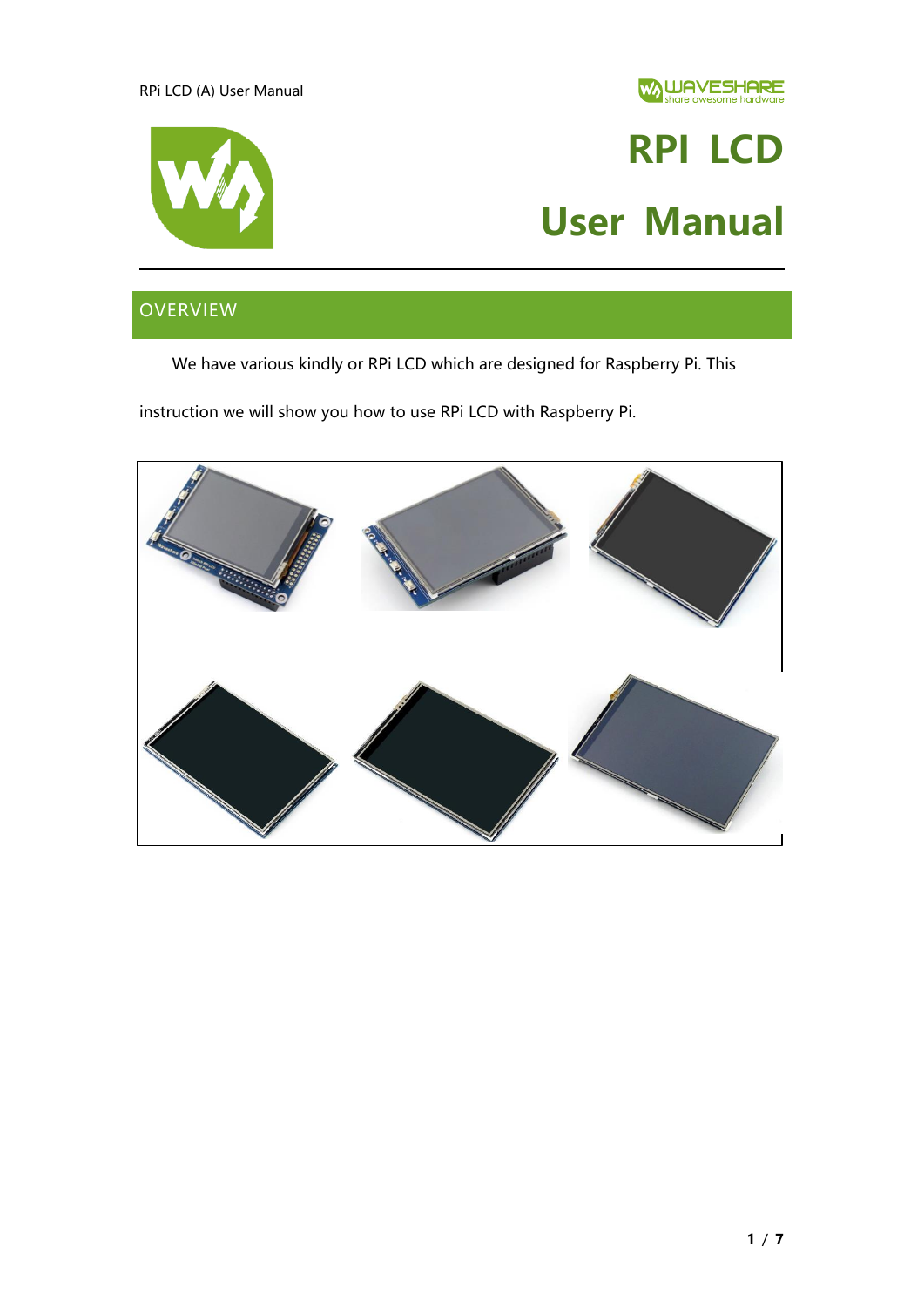## **CONTENT**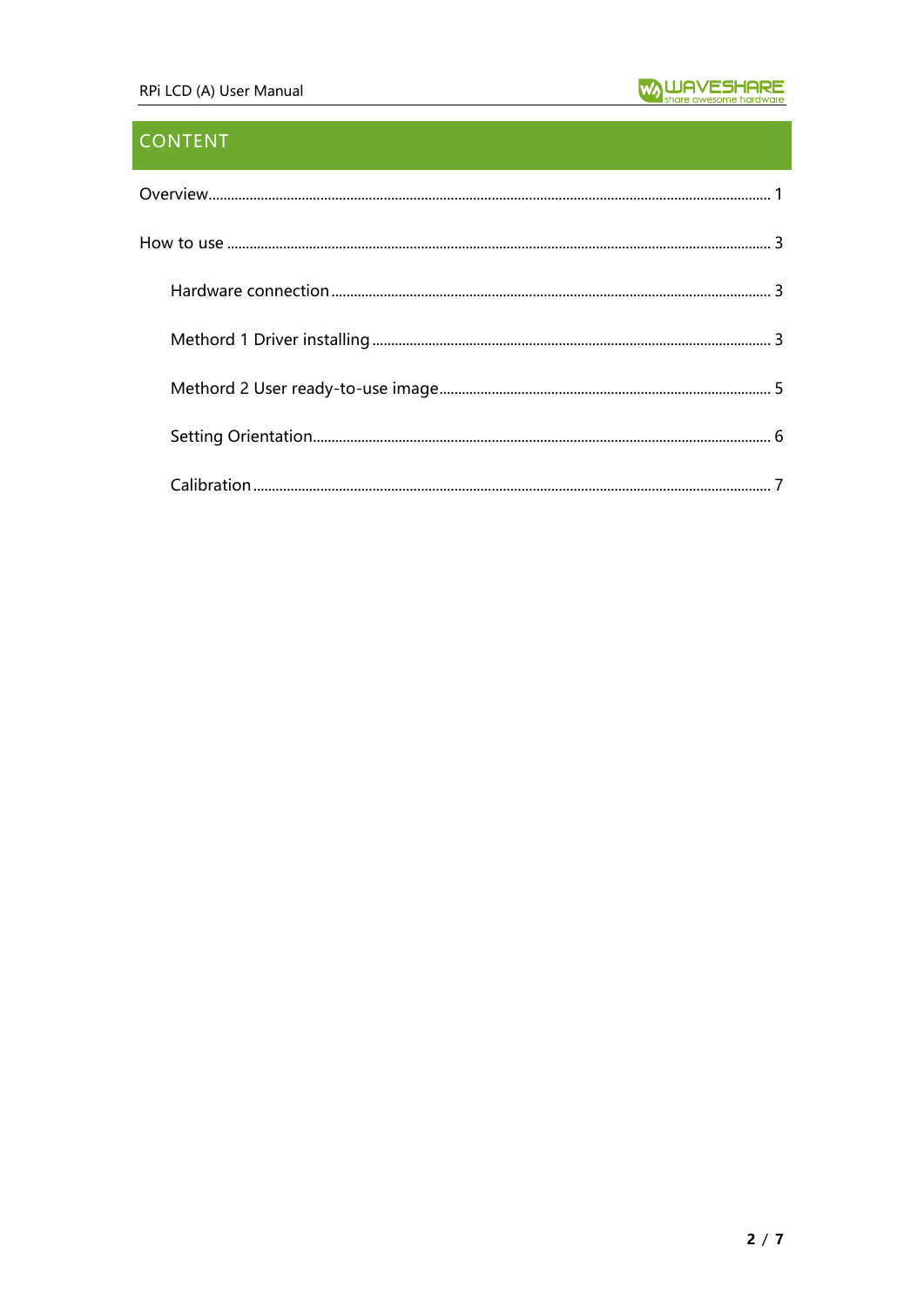### <span id="page-2-0"></span>**HOW TO USE<sup>1</sup>**

The RPi LCD can be driven in two ways: Method 1. install driver to your Raspbian

OS. Method 2. use the Ready-to-use image file of which LCD driver was pre-installed.

#### <span id="page-2-1"></span>HARDWARE CONNECTION

Take 2.8inch RPi LCD (A) as example, you need to insert the RPi LCD to 40Pin

header of Raspberry Pi.



#### <span id="page-2-2"></span>METHORD 1 DRIVER INSTALLING

1. Download OS image file from [Raspberry Pi Website](https://www.raspberrypi.org/downloads/) (Raspbian/Ubuntu

Mate/Kali/Retropie)

2. Download image and extract to get .img file

<sup>&</sup>lt;sup>1</sup> The instruction is based on Raspbian OS.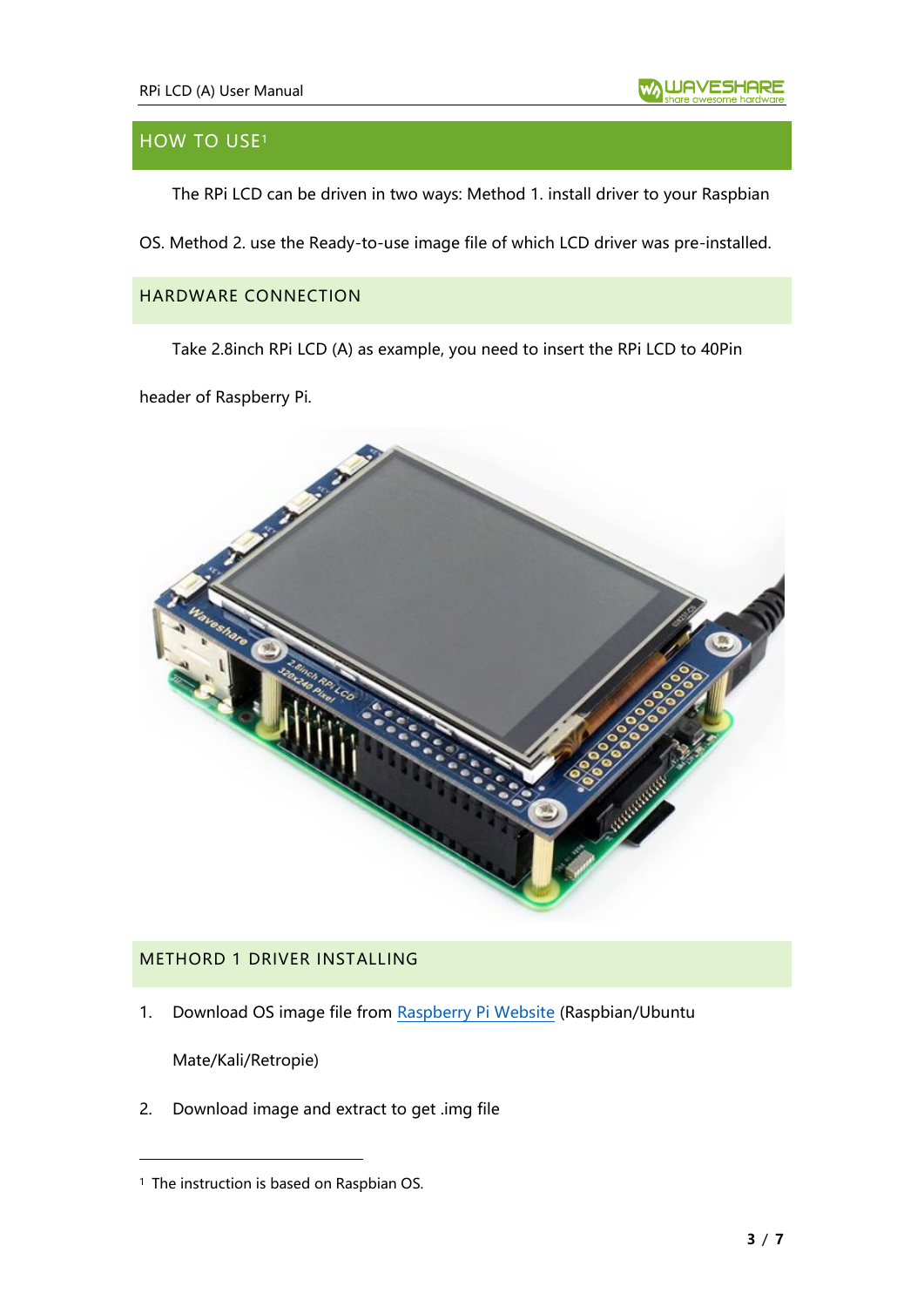- 3. Insert SD card to your PC, format it and write .img file to SD card by Win32 Disk Imager software.
- 4. Insert SD card to your Raspberry Pi and power on. Access Raspberry Pi via SSH or

you can connect HDMI screen and keyboard to it directly. Open Terminal

5. Download driver, don't forget connect network

git clone https://github.com/waveshare/LCD-show.git

cd LCD-show/

5.1. For 2.8inch RPi LCD (A)

sudo ./LCD28-show

#or (for Raspbian-Stretch-Lite)

sudo ./LCD28-show lite

5.2. For 3.2inch RPi LCD (B)

sudo ./LCD32-show

#or (for Raspbian-Stretch-Lite)

sudo ./LCD32-show lite

5.3. For 3.5inch RPi LCD (A)

sudo ./LCD35-show

#or (for Raspbian-Stretch-Lite)

sudo ./LCD35-show lite

5.4. For 3.5inch RPi LCD (B) old version

sudo ./LCD35B-show

#or (for Raspbian-Stretch-Lite)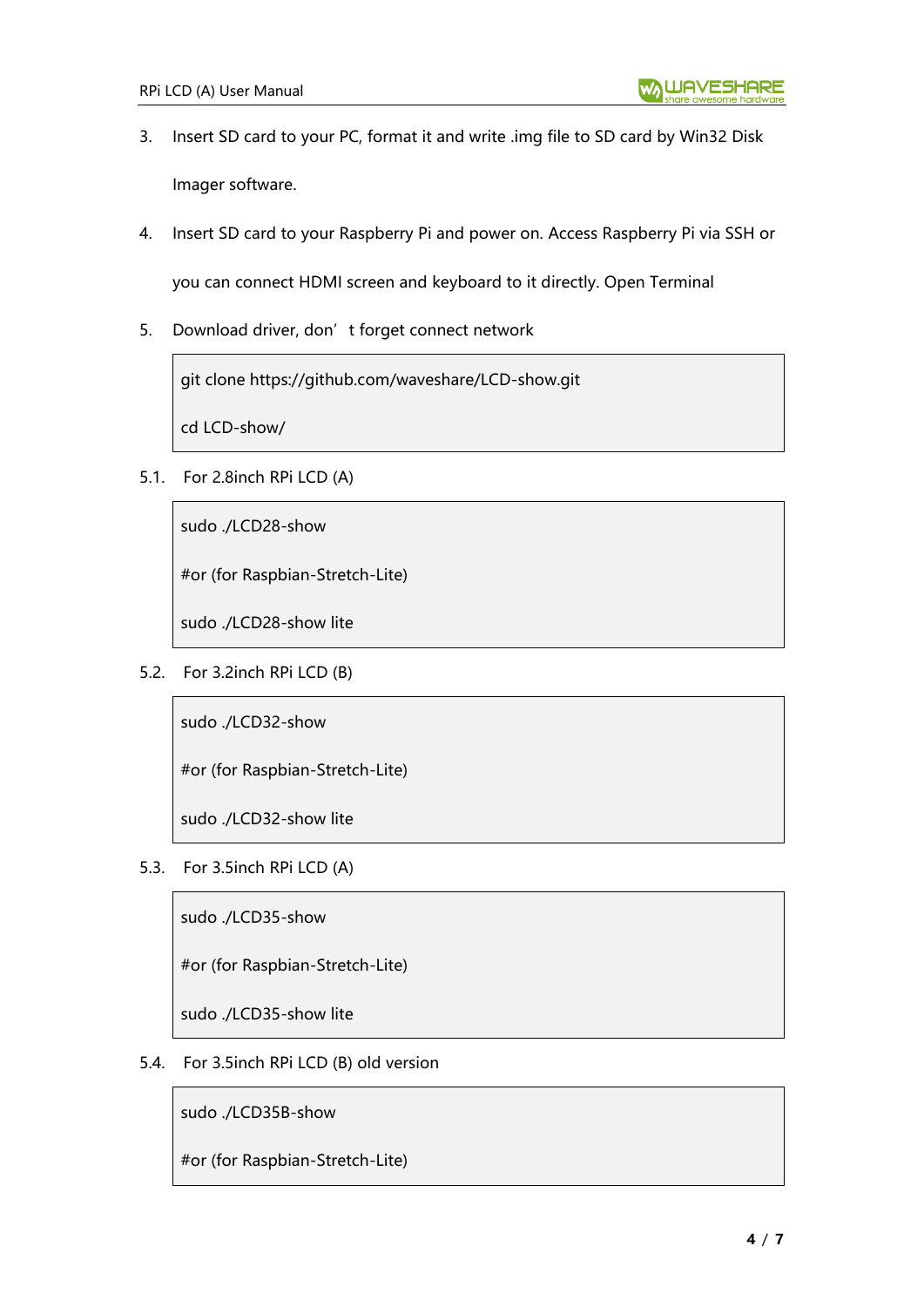sudo ./LCD35B-show lite

5.5. For 3.5inch RPi LCD (B) V2 version

sudo ./LCD35B-show-V2

#or (for Raspbian-Stretch-Lite)

sudo ./LCD35B-show-V2 lite

5.6. For 3.5inch RPi LCD (C)

sudo ./LCD35C-show

#or (for Raspbian-Stretch-Lite)

sudo ./LCD35C-show lite

5.7. For 4inch RPi LCD (A)

sudo ./LCD4-show

#or (for Raspbian-Stretch-Lite)

sudo ./LCD4-show lite

6. Waiting for rebooting

<span id="page-4-0"></span>METHORD 2 USER READY-TO-USE IMAGE

- ⚫ Download the ready-to-use image which has driver pre-installed
	- [2.8inch RPi LCD \(A\)](https://drive.google.com/open?id=1apqQagVeSFCVJMTkSqF04zZJUFG1GZ_N)
	- [3.2inch RPi LCD \(A\)](https://drive.google.com/open?id=1apqQagVeSFCVJMTkSqF04zZJUFG1GZ_N)
	- [3.5inch RPi LCD \(A\)](https://drive.google.com/open?id=1xsvANujoImwVQvdf0n7IiUjP8BuCe2GK)
	- 3.5inch RPi LCD (B) V2
	- [3.5inch RPi LCD \(C\)](https://drive.google.com/open?id=1O878BkdvS_wLVvTSg9roaHw7wJx25q0U)
	- [4inch RPi LCD \(A\)](https://drive.google.com/open?id=1y8Lh-i-ju6-p-kcO2JGsmPWQAAWZ3xMl)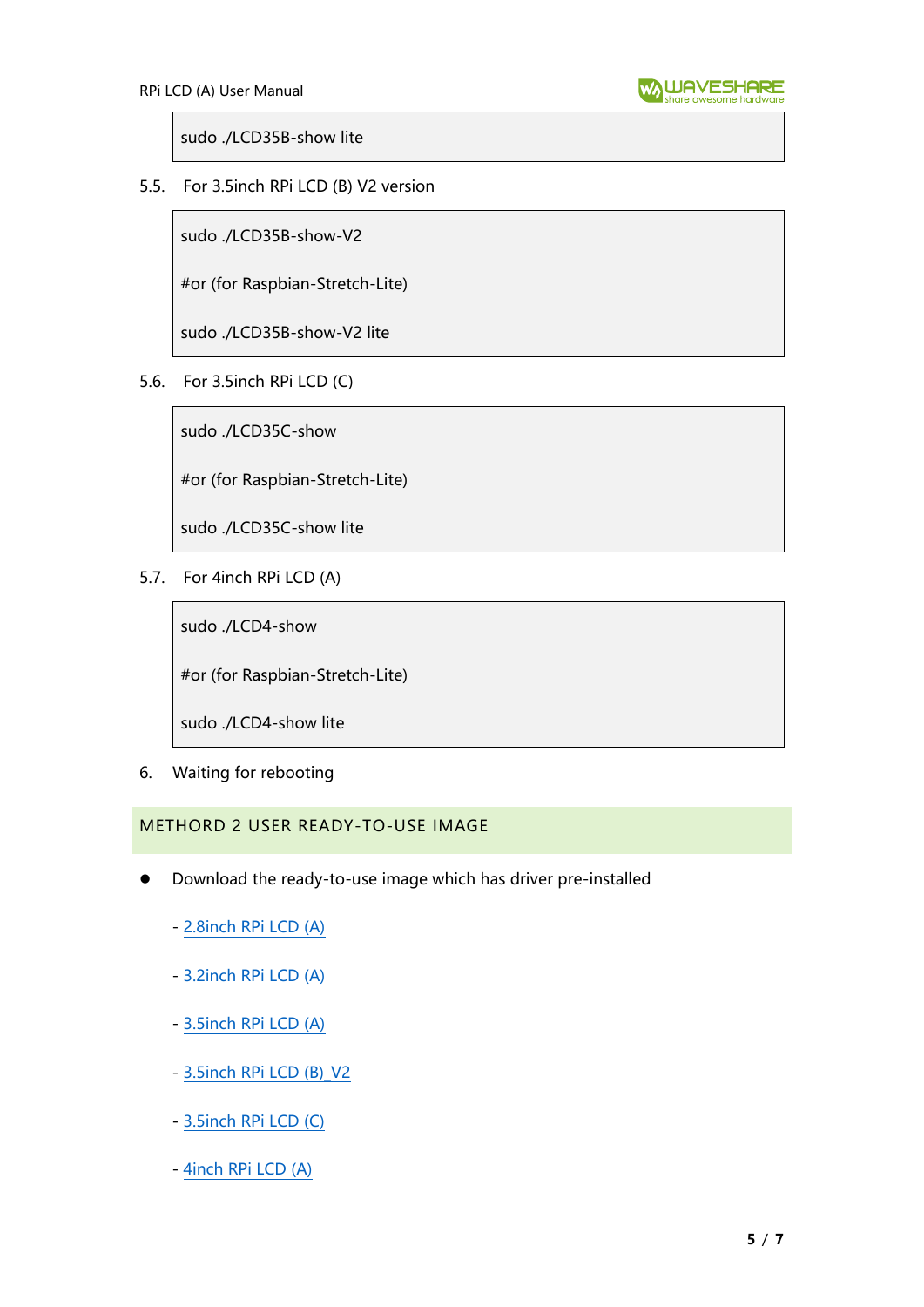- ⚫ Use Win32DiskImage to write the image to SD card
- Insert SD card to Raspberry Pi and power on.

#### <span id="page-5-0"></span>SETTING ORIENTATION

After installing driver, you can change screen's orientation by executing commands

as below:

cd LCD-show/

1. For 2.8inch RPi LCD (A)

sudo ./LCD28-show X

#X should be 0, 90, 180 or 270

2. For 3.2inch RPi LCD (B)

sudo ./LCD32-show X

#X should be 0, 90, 180 or 270

3. For 3.5inch RPi LCD (A)

sudo ./LCD35-show X

#X should be 0, 90, 180 or 270

4. For 3.5inch RPi LCD (B)

sudo ./LCD35-show X

#X should be 0, 90, 180 or 270

5. For 35inch RPi LCD (B) V2

sudo ./LCD32B-show-V2 X

#X should be 0, 90, 180 or 270

6. For 3.5inch RPi LCD (C)